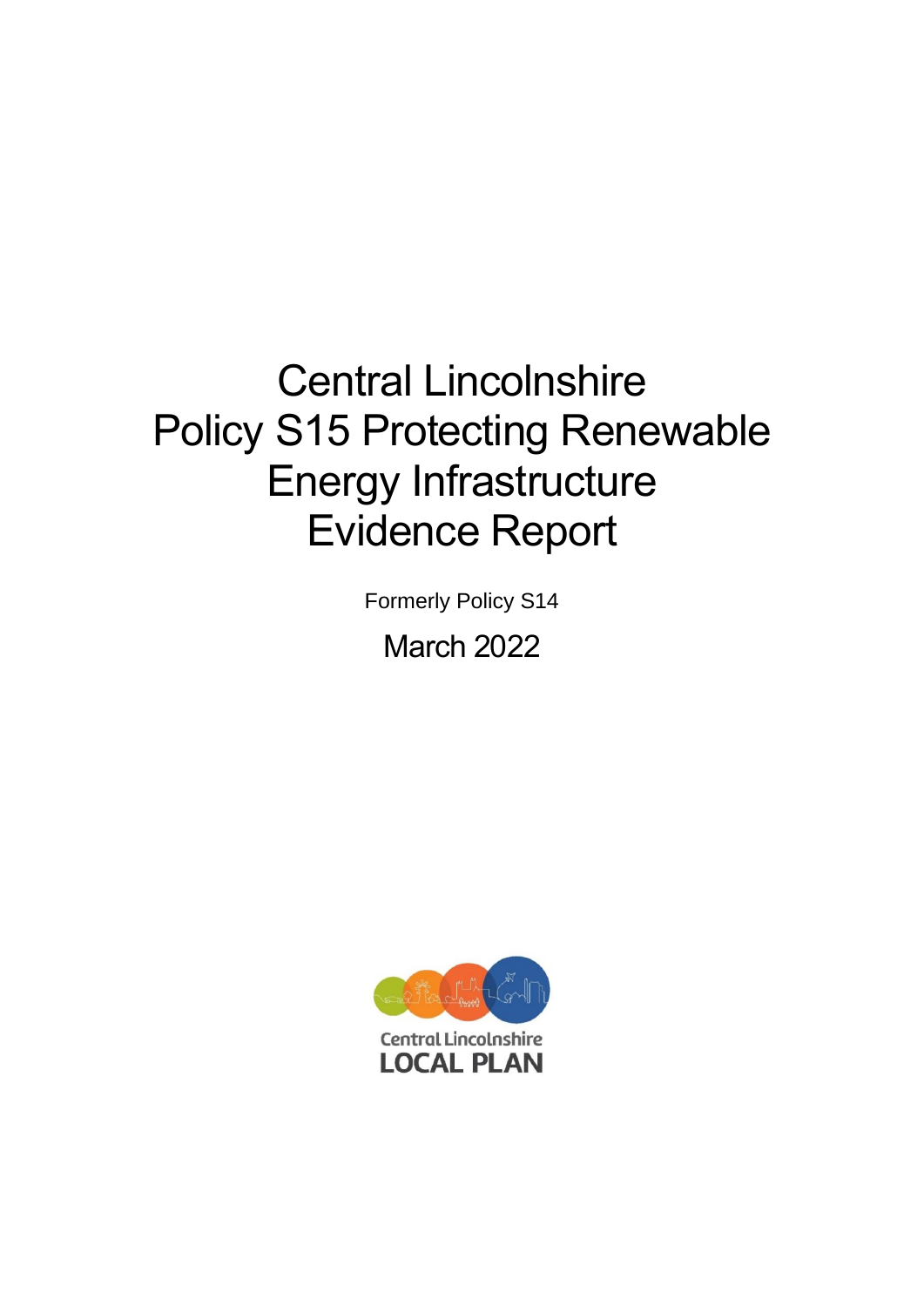# **Contents**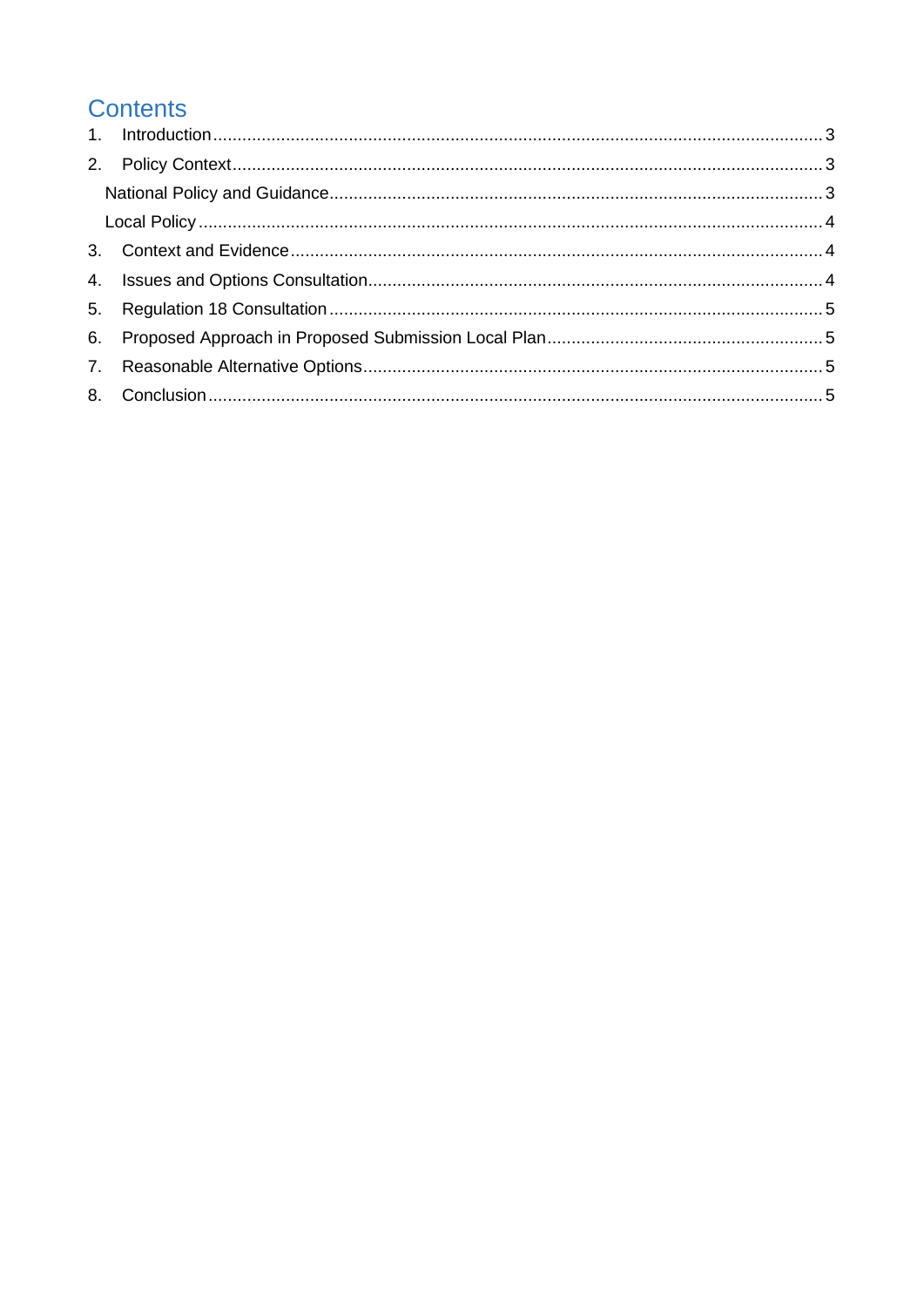## <span id="page-2-0"></span>1. Introduction

- 1.1. The Central Lincolnshire Local Plan is being updated since the first Local Plan for Central Lincolnshire, an area covering the districts of City of Lincoln, North Kesteven and West Lindsey, was adopted in April 2017.
- 1.2. This Evidence Report (which is one of a collection) provides background information and justification for Policy S15, which relates to protecting renewable energy infrastructure: specifically, the policy prevents development that would significantly harm the technical performance of an existing or approved renewable energy generation facility; the potential optimisation of installations; or the availability of any resources needed by such installations.

## <span id="page-2-1"></span>2. Policy Context

#### National Policy and Guidance

- <span id="page-2-2"></span>2.1. Since the Central Lincolnshire Plan was adopted the National Planning Policy Framework (NPPF) was updated in July 2018 with subsequent additional changes being published in February 2019 and again in July 2021.
- 2.2. Chapter 2 of the NPPF sets out national policy for achieving sustainable development, and separates it out into three objectives – economic, social and environmental. Within the environmental objective, "*mitigating and adapting to climate change, including moving to a low carbon economy*" forms a key part of achieving sustainable development – a key goal of the planning system.
- 2.3. Paragraph 20 of the NPPF sets out the strategic matters that should be addressed through strategic policies, including "*planning measures to address climate change mitigation and adaptation*."
- 2.4. Chapter 14 of the NPPF provides national planning policy relating to climate change. It provides some clarity for the expectations of how Local Plans should address the challenges of climate change in paragraph 152 where it says:

"*The planning system should support the transition to a low carbon future in a changing climate, taking full account of flood risk and coastal change. It should help to: shape places in ways that contribute to radical reductions in greenhouse gas emissions, minimise vulnerability and improve resilience; encourage the reuse of existing resources, including the conversion of existing buildings; and support renewable and low carbon energy and associated infrastructure.*"

- 2.5. Paragraph 155 of the NPPF goes onto state that to increase the use and supply of renewable energy, plans should:
	- *a) provide a positive strategy for energy from these sources, that maximises the potential for suitable development, while ensuring that adverse impacts are addressed satisfactorily (including cumulative landscape and visual impacts);*
	- *b) consider identifying suitable areas for renewable and low carbon energy sources, and supporting infrastructure, where this would help secure their development; and*
	- *c) identify opportunities for development to draw its energy supply from decentralised, renewable or low carbon energy supply systems and for co-locating potential heat customers and suppliers.*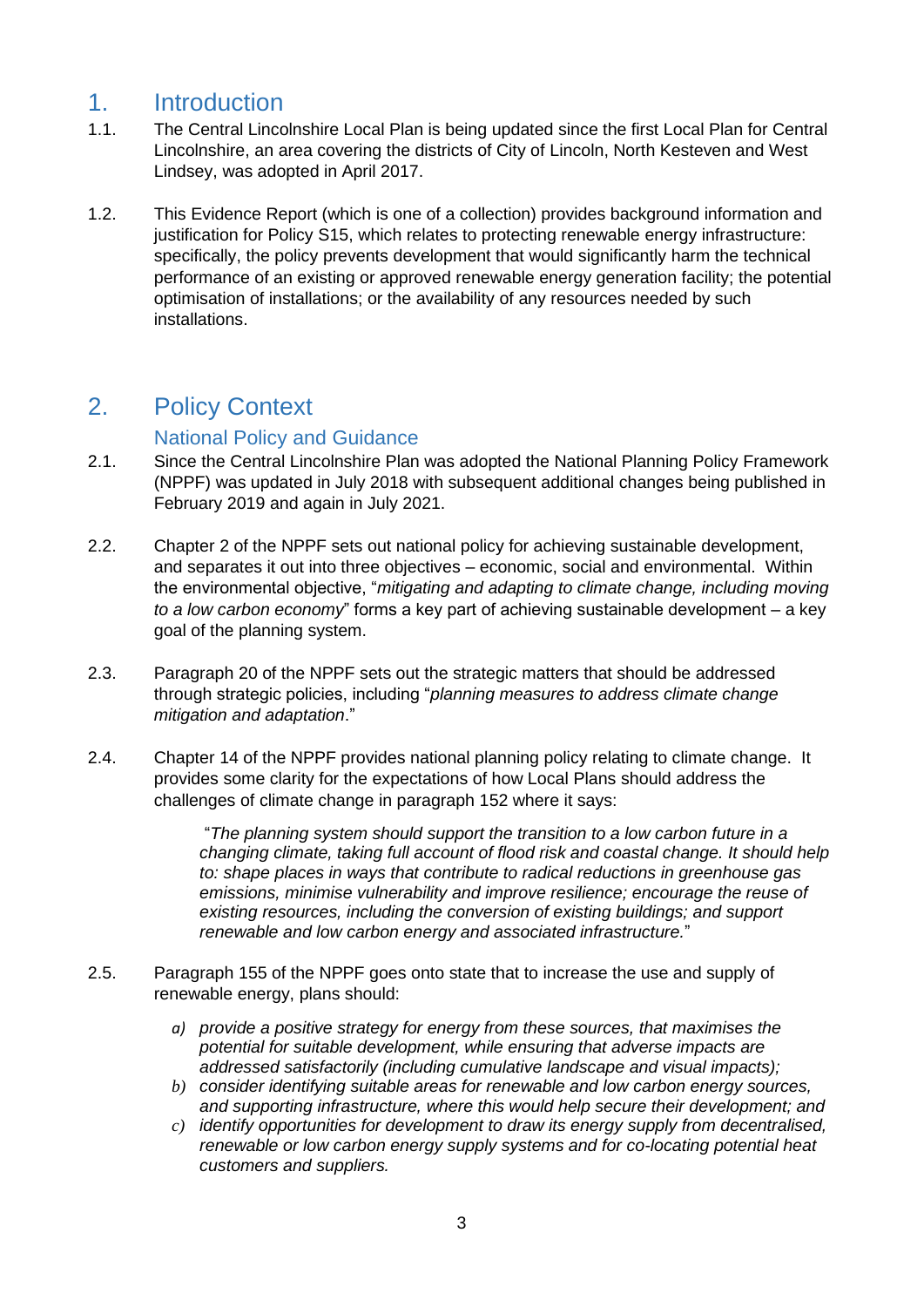- 2.6. This all makes it clear that there is a duty for Local Plans to proactively plan to deliver a renewable and low carbon energy future.
- 2.7. The Planning Practice Guidance (PPG) was first introduced in 2014 and offers 'live' government guidance. The PPG provides guidance to help in the implementation of policy in the NPPF.
- 2.8. The PPG includes a section of guidance titled *[Renewable and low carbon energy](https://www.gov.uk/guidance/renewable-and-low-carbon-energy)*. In this section it provides guidance on how Local Planning Authorities should plan for renewable and low carbon energy including setting out its importance:

"*Increasing the amount of energy from renewable and low carbon technologies will help to make sure the UK has a secure energy supply, reduce greenhouse gas emissions to slow down climate change and stimulate investment in new jobs and businesses. Planning has an important role in the delivery of new renewable and low carbon energy infrastructure in locations where the local environmental impact is acceptable.*" 1

#### Local Policy

<span id="page-3-0"></span>2.9. The current Local Plan (2017) does not contain any policy criteria that seek to prevent significant harm upon the technical performance of existing or approved renewable energy infrastructure; the optimisation of strategic renewable energy installations; or the availability of resource for installations dependent on energy flow.

#### <span id="page-3-1"></span>3. Context and Evidence

- 3.1. Consultants were appointed in July 2020 to investigate the scale of Central Lincolnshire's contribution to greenhouse gas emissions and climate change, and the opportunities that exist to tackle these problems locally, including through the Local Plan.
- 3.2. This work set out the overarching context for Central Lincolnshire identifying what would need to be done in order to achieve a carbon neutral Central Lincolnshire by 2050 (and 2041 to align to the science-based approach) to accord with the Paris Agreement. This research painted a very challenging picture to achieve these goals.
- 3.3. The Central Lincolnshire Local Plan is striving to deliver a carbon neutral Central Lincolnshire: Policy S15 is essential to ensure that renewable energy infrastructure that contributes towards achievement of this goal is not jeopardised.

# <span id="page-3-2"></span>4. Issues and Options Consultation

4.1. The Issues and Options Consultation in 2019 did not include any specific question around the protection of existing and approved renewable energy infrastructure.

<sup>1</sup> PPG Reference ID: 5-001-20140306